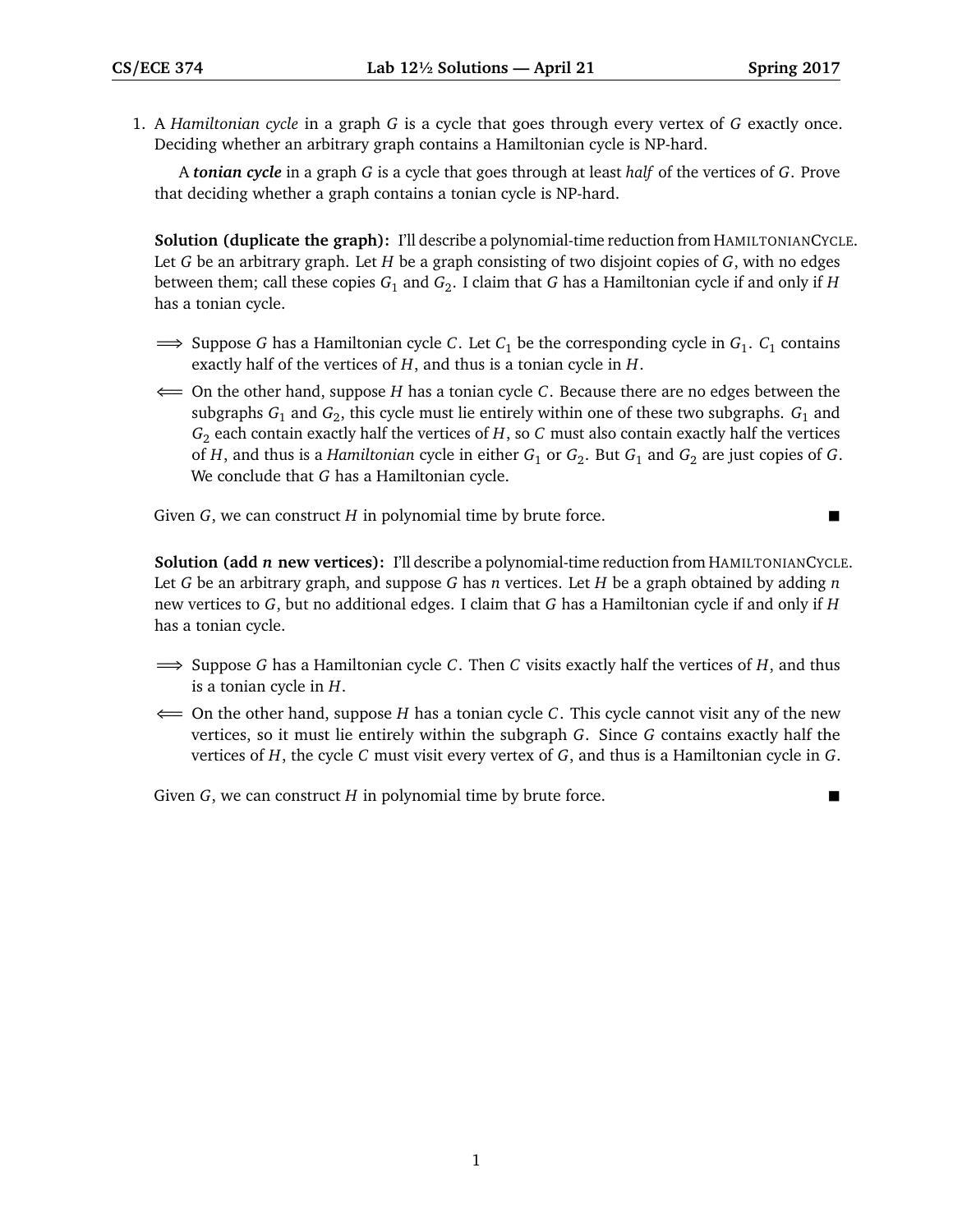2. *Big Clique* is the following decision problem: given a graph  $G = (V, E)$ , does G have a clique of size at least  $n/2$  where  $n = |V|$  is the number of nodes? Prove that *Big Clique* is NP-hard.

**Solution:** Recall that an instance of CLIQUE consists of a graph  $G = (V, E)$  and integer k.  $(G, k)$  is a YES instance if *G* has a clique of size at least *k*, otherwise it is a NO instance. For simplicity we will assume *n* is an even number.

We describe a polynomial-time reduction from CLIQUE to BIG CLIQUE. We consider two cases depending on whether  $k \leq n/2$  or not. If  $k \leq n/2$  we obtain a graph  $G' = (V', E')$  as follows. We add a set of *X* new vertices where  $|X| = n - 2k$ ; thus  $V' = V \cup X$ . We make *X* a clique by adding all possible edges between vertices of *X*. In addition we connect each vertex  $v \in X$  to each vertex  $u \in V$ . In other words  $E' = E \cup \{(u, v) \mid u \in V, v \in X\} \cup \{(a, b) \mid a, b \in X\}$ . If  $k > n/2$  we let  $G' = (V', E')$  where  $V' = V \oplus X$  and  $E' = E$ , where  $|X| = 2k - n$ . In other words we add  $2k - n$ new vertices which are isolated and have no edges incident on them.

We make the following relatively easy claims that we leave as exercises.

**Claim 1.** Suppose  $k ≤ n/2$ . Then for any clique *S* in *G*, *S* ∪ *X* is a clique in *G'*. For any clique  $S' \in G'$  the set  $S' \setminus X$  is a clique in *G*.

**Claim 2.** Suppose  $k > n/2$ . Then *S* is a clique in *G*<sup> $\prime$ </sup> iff  $S \cap X = \emptyset$  and *S* is a clique in *G*.

Now we prove the correctness of the reduction. We need to show that *G* has a clique of size *k* if and only if *G*<sup> $\prime$ </sup> has a clique of size *n*<sup> $\prime$ </sup>/2 where *n*<sup> $\prime$ </sup> is the number of nodes in *G*<sup> $\prime$ </sup>.

- $\implies$  Suppose *G* has a clique *S* of size *k*. We consider two cases. If  $k > n/2$  then  $n' = n + 2k n = 2k$ ; note that *S* is a clique in *G'* as well and hence *S* is a big clique in *G'* since  $|S| = k \ge n'/2$ . If  $k \le n/2$ , by the first claim,  $S \cup X$  is a clique in  $G'$  of size  $k + |X| = k + n - 2k = n - k$ . Moreover,  $n' = n + n - 2k = 2n - 2k$  and hence  $S \cup X$  is a big clique in  $G'$ . Thus, in both cases *G*<sup>'</sup> has a big clique.
- ← Suppose *G*<sup> $\prime$ </sup> has a clique of size at least *n*<sup> $\prime$ </sup>/2 in *G*<sup> $\prime$ </sup>. Let it be *S*<sup> $\prime$ </sup>; |*S*<sup> $\prime$ </sup>| ≥ *n*<sup> $\prime$ </sup>/2. We consider two cases again. If  $k \leq n/2$ , we have  $n' = 2n - 2k$  and  $|S'| \geq n - k$ . By the first claim,  $S = S' \setminus X$  is a clique in *G*.  $|S|$  ≥  $|S'|-|X|$  ≥ *n*−*k*−(*n*−2*k*) ≥ *k*. Hence *G* has a clique of size *k*. If *k* > *n*/2, by the second claim *S'* is a clique in *G* and  $|S'| \ge n'/2 = (n + 2k - n)/2 = k$ . Therefore, in this case as well *G* has a clique of size *k*.

 $\blacksquare$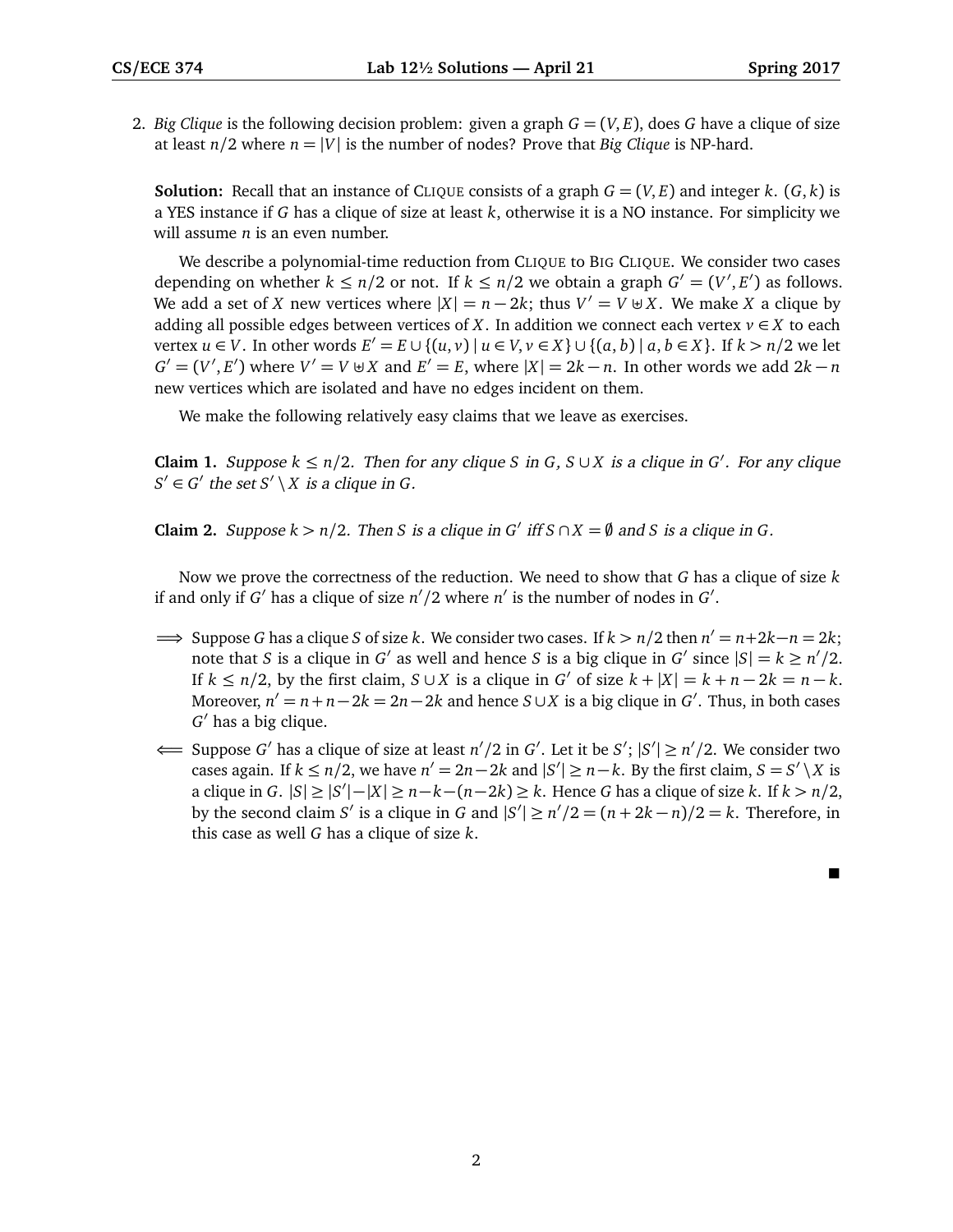- 3. Recall the following *k*COLOR problem: Given an undirected graph *G*, can its vertices be colored with *k* colors, so that every edge touches vertices with two different colors?
	- (a) Describe a direct polynomial-time reduction from 3COLOR to 4COLOR.

**Solution:** Suppose we are given an arbitrary graph *G*. Let *H* be the graph obtained from *G* by adding a new vertex *a* (called an *apex*) with edges to every vertex of *G*. I claim that *G* is 3-colorable if and only if *H* is 4-colorable.

- =⇒ Suppose *G* is 3-colorable. Fix an arbitrary 3-coloring of *G*, and call the colors "red", "green", and "blue". Assign the new apex *a* the color "plaid". Let *uv* be an arbitrary edge in  $H$ .
	- **–** If both *u* and *v* are vertices in *G*, they have different colors.
	- **–** Otherwise, one endpoint of *uv* is plaid and the other is not, so *u* and *v* have different colors.

We conclude that we have a valid 4-coloring of *H*, so *H* is 4-colorable.

⇐= Suppose *H* is 4-colorable. Fix an arbitrary 4-coloring; call the apex's color "plaid" and the other three colors "red", "green", and "blue". Each edge *uv* in *G* is also an edge of *H* and therefore has endpoints of two different colors. Each vertex *v* in *G* is adjacent to the apex and therefore cannot be plaid. We conclude that by deleting the apex, we obtain a valid 3-coloring of *G*, so *G* is 3-colorable.

We can easily transform *G* into *H* in polynomial time by brute force.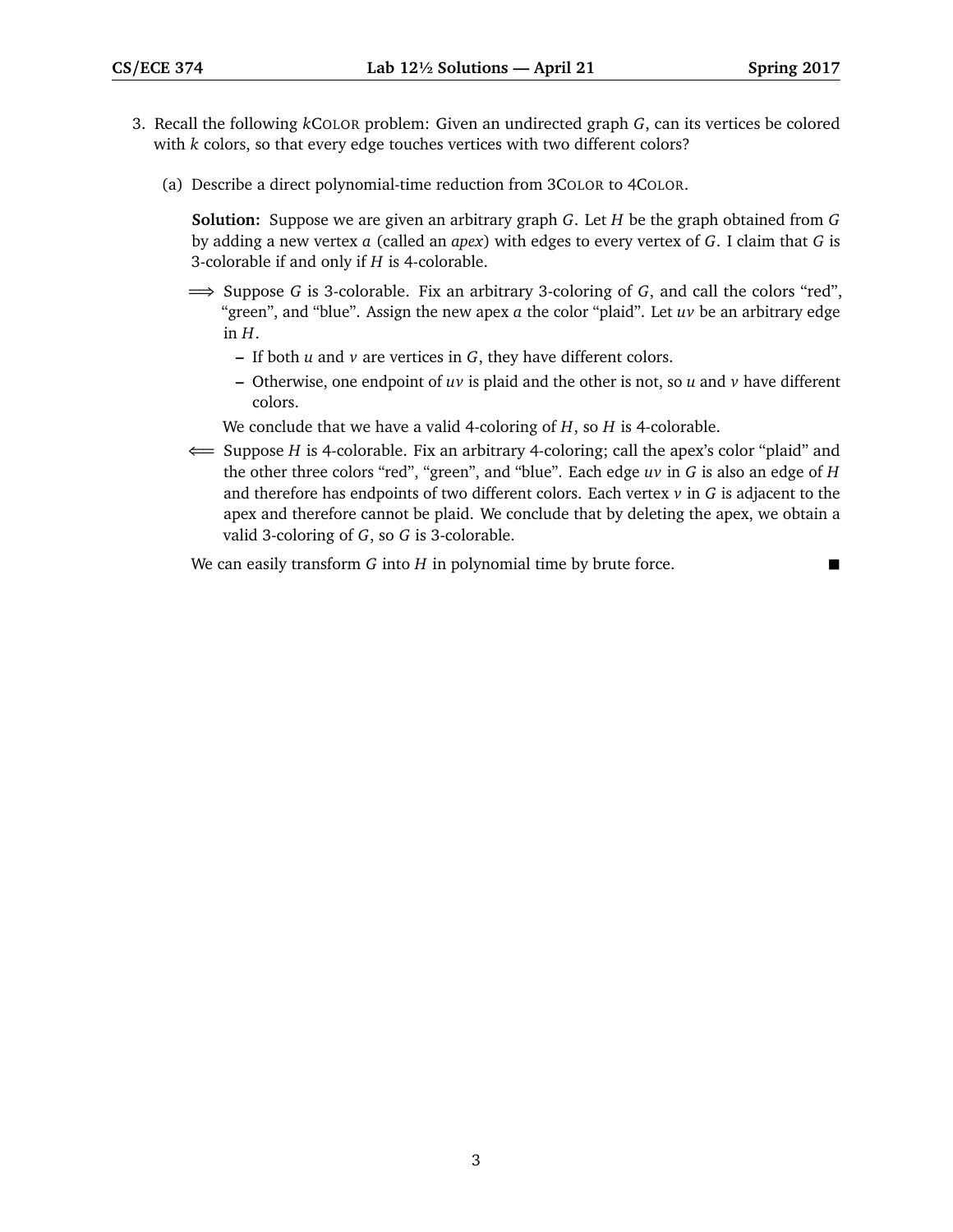(b) Prove that *k*COLOR problem is NP-hard for any  $k \geq 3$ .

**Solution (direct):** The lecture notes include a proof that 3COLOR is NP-hard. For any integer *k >* 3, I'll describe a direct polynomial-time reduction from 3COLOR to *k*COLOR.

Let *G* be an arbitrary graph. Let *H* be the graph obtain from *G* by adding *k* − 3 new vertices  $a_1, a_2, \ldots, a_{k-3}$ , each with edges to every other vertex in  $H$  (including the other  $a_i$ 's). I claim that *G* is 3-colorable if and only if *H* is *k*-colorable.

- =⇒ Suppose *G* is 3-colorable. Fix an arbitrary 3-coloring of *G*. Color the new vertices *a*<sub>1</sub>, *a*<sub>2</sub>, . . . , *a*<sub>*k*−3</sub> with *k* − 3 new distinct colors. Every edge in *H* is either an edge in *G* or uses at least one new vertex  $a_i$ ; in either case, the endpoints of the edge have different colors. We conclude that *H* is *k*-colorable.
- ⇐= Suppose *H* is *k*-colorable. Each vertex *a<sup>i</sup>* is adjacent to every other vertex in *H*, and therefore is the only vertex of its color. Thus, the vertices of *G* use only three distinct colors. Every edge of *G* is also an edge of *H*, so its endpoints have different colors. We conclude that the induced coloring of *G* is a proper 3-coloring, so *G* is 3-colorable.

Given *G*, we can construct *H* in polynomial time by brute force.

**Solution (induction):** Let *k* be an arbitrary integer with  $k \geq 3$ . Assume that *j*COLOR is NP-hard for any integer  $3 \le i \le k$ . There are two cases to consider.

- If *k* = 3, then *k*COLOR is NP-hard by the reduction from 3SAT in the lecture notes.
- Suppose  $k = 3$ . The reduction in part (a) directly generalizes to a polynomial-time reduction from (*k* − 1)COLOR to *k*COLOR: To decide whether an arbitrary graph *G* is (*k* − 1)-colorable, add an apex and ask whether the resulting graph is *k*-colorable. The induction hypothesis implies that (*k* − 1)COLOR is NP-hard, so the reduction implies that *k*COLOR is NP-hard.

In both cases, we conclude that *k*COLOR is NP-hard.